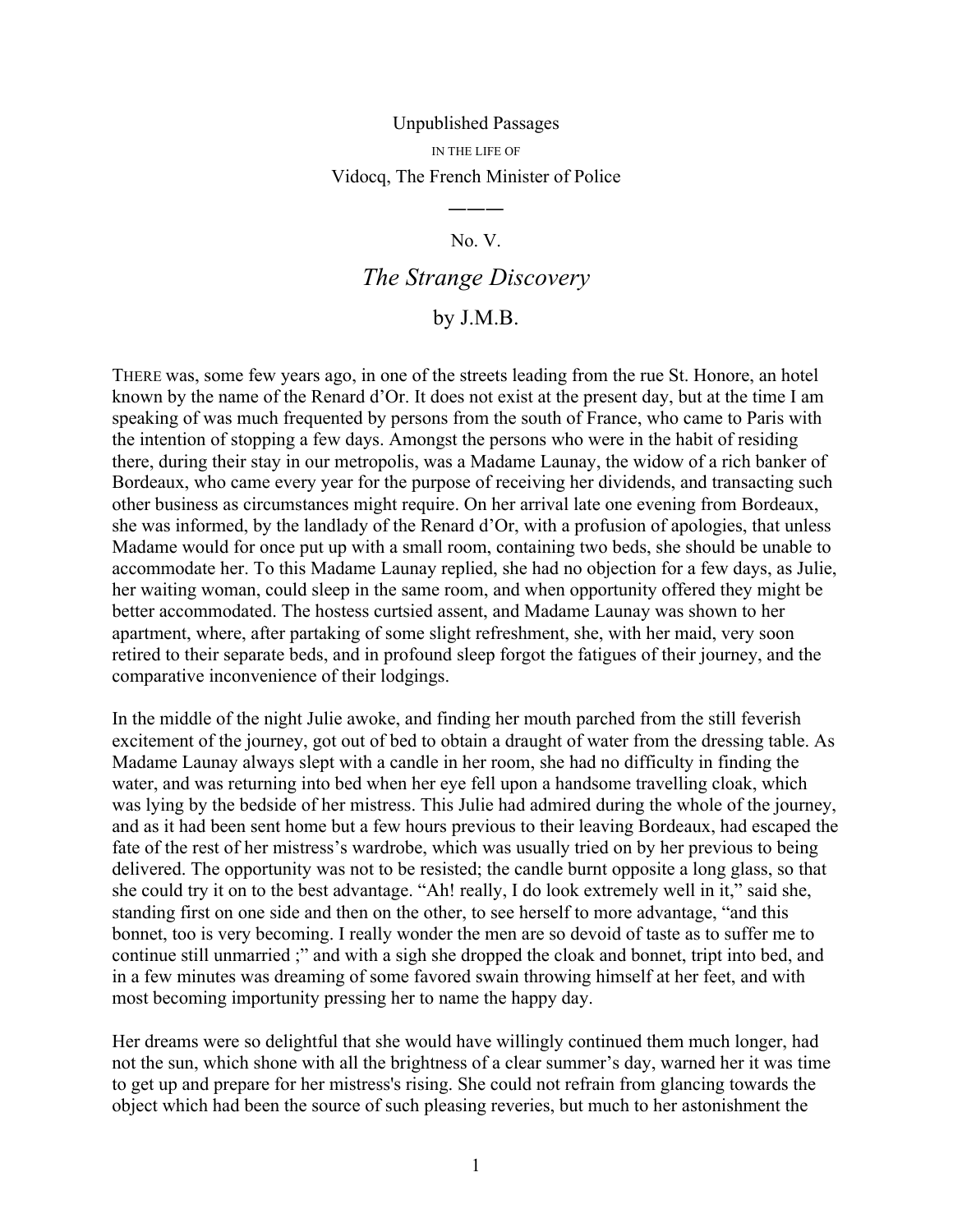cloak was nowhere to be seen. She searched all over the room without success. Could her mistress have been awake, and meant this as a hint for her vanity. She looked towards her bed to see if she were then awake, and enjoying her surprise. Her mistress seemed to be asleep. She must then have hid the cloak in the bed. She gently turned down the clothes to see if her suspicions were confirmed, and to her horror beheld the bed deluged with blood. Her mistress had been murdered, during the night, by someone who had struck her to the heart; and so truly had the blow been given, that she had expired without making noise sufficient to awake even her fellow lodger. Julie, by her screams, brought several persons to the room to ascertain the cause, amongst whom was the landlady, who was so alarmed for the respectability of her establishment that she declared none but Julie could have committed the atrocious act; and despite of her repeated protestations of innocence, called in the police who barely gave the poor girl time to dress before they hurried her off to prison—to contemplate alone on the misfortune that had befallen herself and mistress.

Julie found her situation far from an enviable one; to be looked upon by the world as the murderess of her mistress, was revolting enough by itself—besides which, there appeared but little hope that she should escape being found so, by those who were to decide her fate; since she could not but confess to herself, that suspicions were strongly against her. It was strange! very strange, she thought; the more so, as she could not even hazard a conjecture as to the real offender, who had, without doubt, so contrived as to throw the whole suspicion upon her.

Circumstances, though strongly against her, were not so conclusive as she herself imagined; for in her numerous examinations before the Juge d'Instruction, she had in no one instance prevaricated; and on her trial there was much in her favor to counterbalance the suspicions of her guilt. It was proved that she had been high in her mistress's confidence, having free access to her money and valuables, so that she might have executed any robbery she had meditated, without adding to it the crime of murder, which would have brought on instant detection. Madame Launay's friends, too, with one accord, expressed their belief in her strict integrity, and declared they were themselves convinced of her innocence, from her often proved affection towards her mistress, which would alone have rendered her incapable of such an act. All this had due weight with the jury, who stated their unanimous opinion of her perfect innocence of the imputed crime.

Though absolved from all participation in the murder by the laws of her country, Julie was a girl of too much spirit to suffer the least shadow of guilt to hang around her, if by her unceasing endeavors she could bring the truth to light; and day after day, and month after month, she lingered in Paris, in hopes of finding some clue to trace out the murderer. But time wore fast away, and she had been nearly a year pursuing her endeavors, without having advanced a single step towards success, and began to fear she must give up all hopes of successfully clearing herself from the suspicions still entertained by many, and leave it to the action of time, which she felt convinced must eventually bring the offender to justice.

Having occasion one day to go a short distance from Paris, she went to the Champs Elysees, with the intention of going by one of the hack carrioles which generally start from there, and are more moderate in their charges than the regular coaches. She was much importuned by two men to go by their conveyance, which was ready to start as soon as the last place was occupied; but not liking either the appearance of the men, or their carriage, she refused, and gave the preference to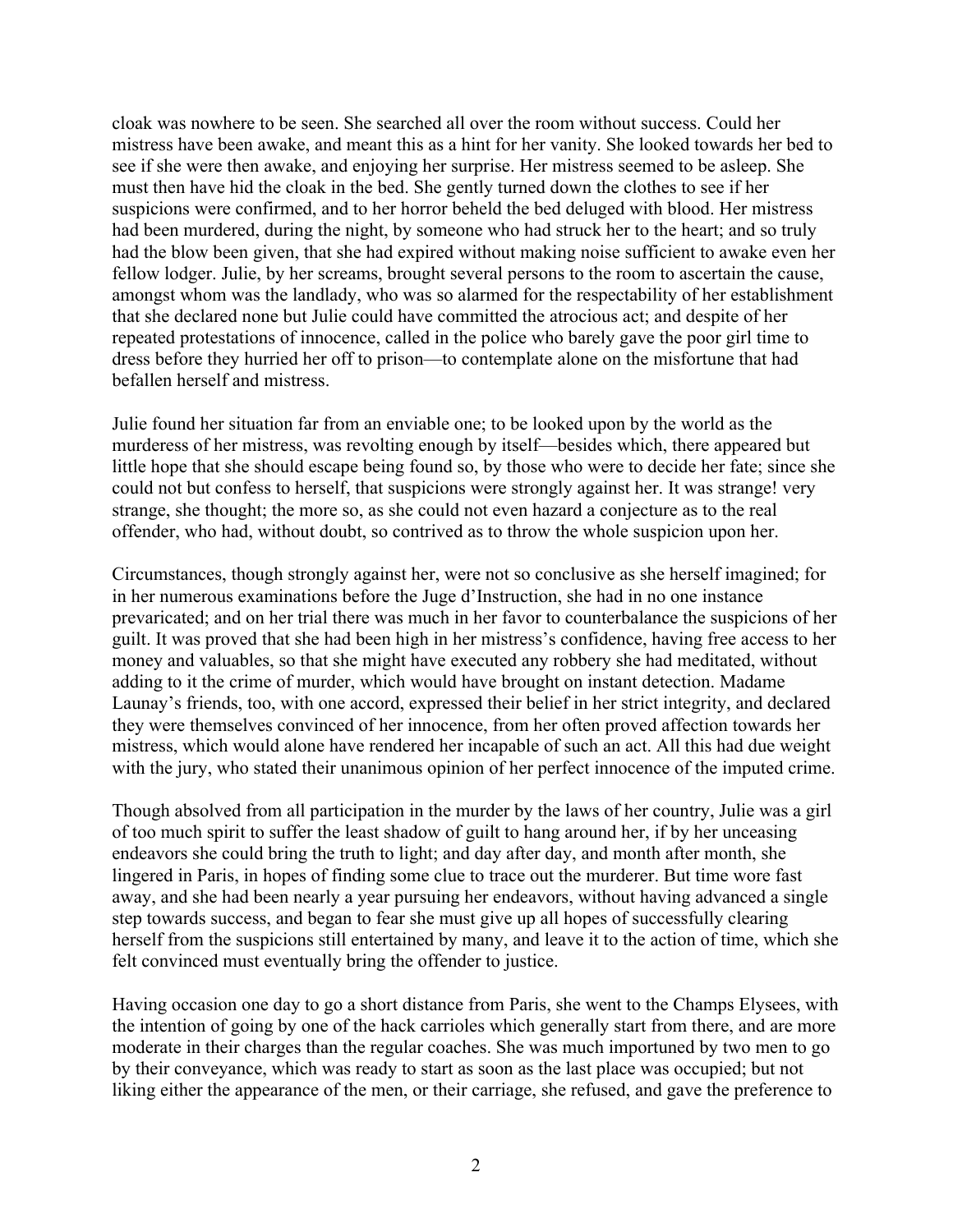the second in the rank, not being so much pressed for time as to mind a few minutes' delay. This gave great offence to the men, who immediately began to play off the artillery of their small wit against her, no less to their own than their passengers' amusement, who were rather nettled at the delay.

"Guillaume," said one, "the lady thinks you don't look sufficiently like a gentleman to be honored with her company; why don't you brush up your hair, and place your hat in a more elegant style, and then when she comes this way next time, perhaps she'll go with you."

"Why," replied the other, "I think I am sufficiently elegant to have the honor of escorting a waiting-woman in a carriole—a waiting-woman, indeed, to give herself such airs."

"Aye, Guillaume, but pretty women sometimes fancy themselves greater persons than they are."

"Pretty! yes, Mam'selle is pretty, to be sure," said the other, and assuming a mincing tone of voice, added, "I wonder the men are so devoid of taste as to suffer her to continue still unmarried."

This seemed to please them both beyond measure; for they burst out into an immoderate fit of laughter, which was only finished by someone coming up to take the vacant place; and as they drove off they seemed repeating the sally, in order to have a re-enjoyment of their mirth.

Strange, indeed, thought Julie to herself; they were the very words I used when admiring myself in the glass on that fatal night. How could they have known them! I have never mentioned them to any one! Never—and she tried to remember if she had so done, but could not bring to mind that they had ever escaped her lips. I will go and mention the circumstance to Mons. Vidocq, who has hitherto so kindly assisted me in my endeavors; and on pretence of finding herself too unwell to continue her journey as she had intended, left the carriole, and came instantly to me, in order to ask my opinion concerning the men's conversation. I thought as she had done—that it was strange they should repeat her very words, and that they must know something more of the business than they ought; at any rate, I would secure the men, and see if anything could be elicited from them.

I went, with Julie and some of my men, to await at the Champs Elysees the return of the carriole. It was not long before it came back, and out jumped the two men, ready for another excursion. They did not at first perceive the company who were waiting their arrival; but on seeing Julie, seemed rather surprised at her being still there. Afterwards, when they beheld me, both turned as pale as death, and stammered out something about "they hoped they had not offended the young lady by anything they had said, and were very sorry if they had done so."

I told them, on the contrary, that the lady was pleased with their conversation; that she wished to enjoy it more at leisure; and as I had heard so flattering an account of their abilities in that way I should feel much pleasure, at a future time, in enjoying a *tete-a-tete* with them myself; and, in the meantime, would see that they had proper accommodation and attendance in their new lodgings, to which my assistants would feel proud to conduct them.